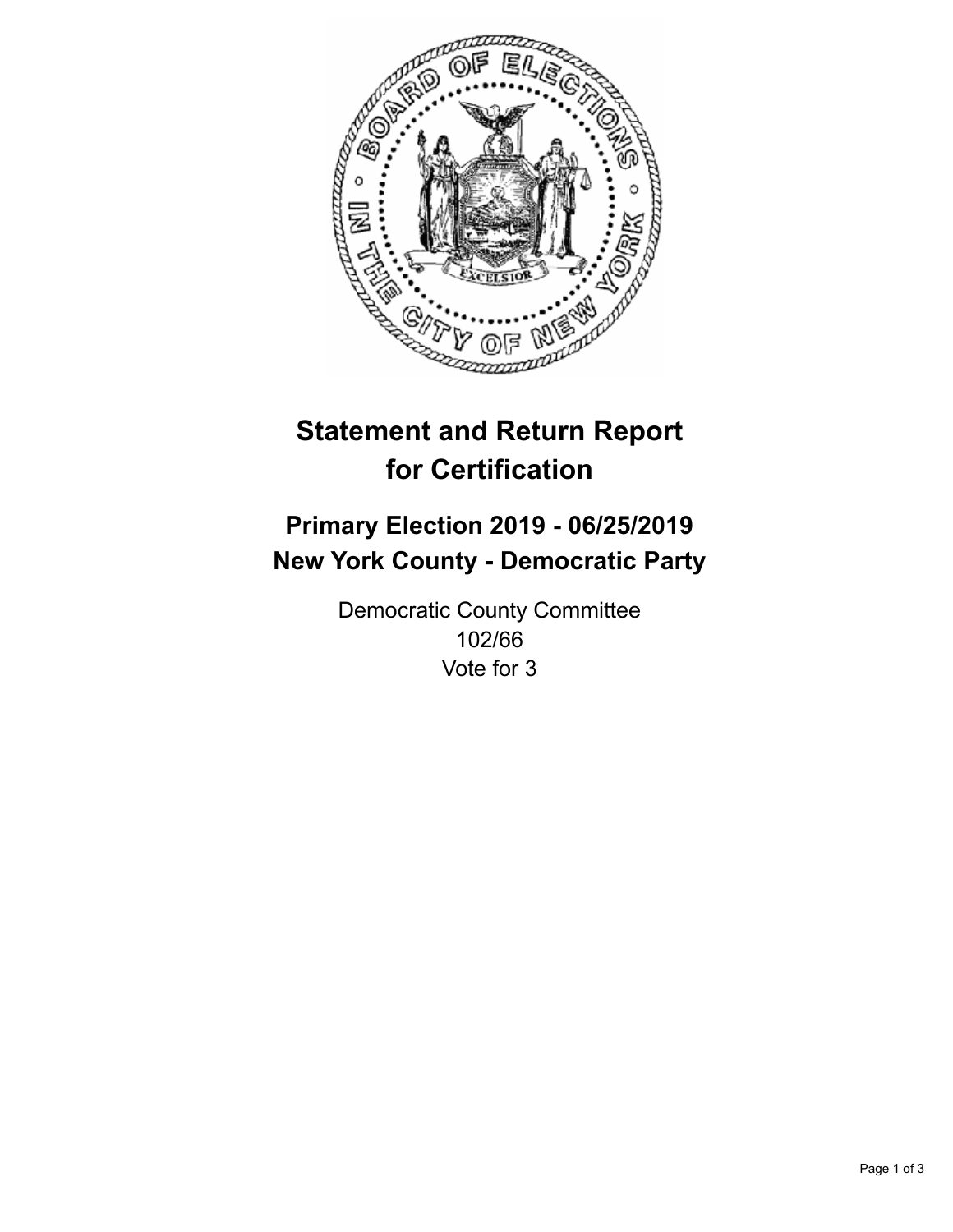

## **Assembly District 66**

| <b>PUBLIC COUNTER</b>                                    | 9  |
|----------------------------------------------------------|----|
| <b>MANUALLY COUNTED EMERGENCY</b>                        | 0  |
| ABSENTEE / MILITARY                                      | 0  |
| AFFIDAVIT                                                | 0  |
| <b>Total Ballots</b>                                     | 9  |
| Less - Inapplicable Federal/Special Presidential Ballots | 0  |
| <b>Total Applicable Ballots</b>                          | 9  |
| <b>BRUCE WILLIAMS</b>                                    | 3  |
| EVE JOCHNOWITZ                                           | 5  |
| <b>LISA ANNE KEENAN</b>                                  | 2  |
| <b>SUSANNE SCHROPP</b>                                   | 6  |
| <b>Total Votes</b>                                       | 16 |
| Unrecorded                                               | 11 |